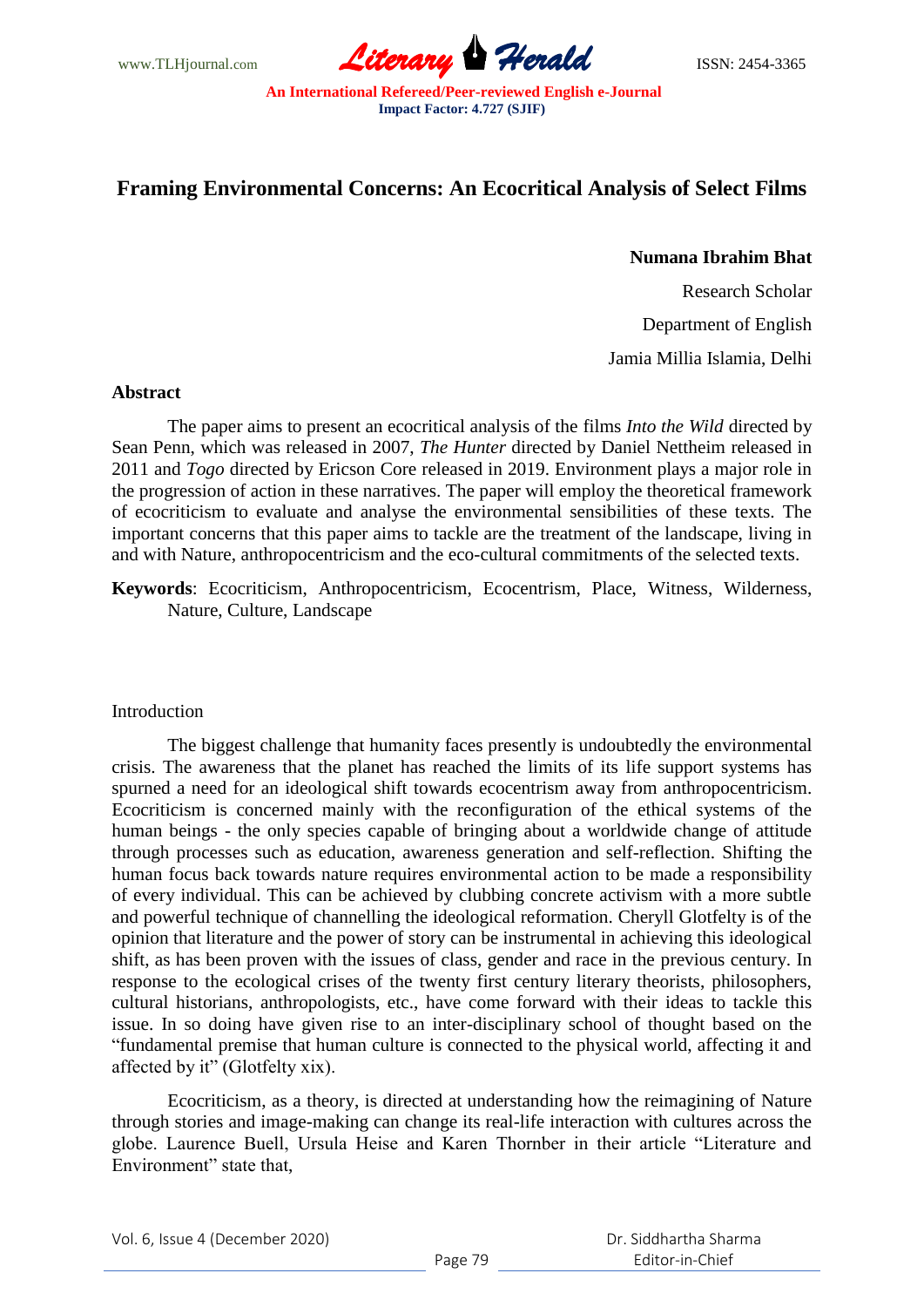

Ecocriticism begins from the conviction that the arts of imagination and the study thereof—by virtue of their grasp of the power of word, story, and image to reinforce, enliven, and direct environmental concern—can contribute significantly to the understanding of environmental problems: the multiple forms of ecodegradation that afflict planet Earth today (418).

The environmental problems are largely of our own making. As a species, humans have pushed the systems of the planet to their absolute end. This careless exploitation has emerged out of our refusal to treat nature as a live subject. Christopher Manes maintains,

As a consequence, we require a viable environmental ethics to confront the silence of nature in our contemporary regime of thought, for it is within this vast, eerie silence that surrounds our garrulous human subjectivity that an ethics of exploitation regarding nature has taken shape and flourished, producing the ecological crisis that now requires the search for an environmental counterethics (17).

Therefore, the most important task that environmentally oriented discourse has on its hands is to bring about a change in how the human culture interacts with and understands the natural world. "Getting through the crisis requires understanding our impact on nature as precisely as possible, but even more it requires understanding those ethical systems and using that understanding to reform them" (quoted in Glotfelty xxi).

## Analysis

In order to contextualise the arguments, it will be useful to briefly present, the premise of the texts. Sean Penn's *Into The Wild*, released in 2007, is based on the real-life events of one Christopher Johnson McCandless, which has been put into the form of a novel of the same name by Jon Krakauer. The movie depicts the two-year journey of McCandless from 1990 to his eventual death in 1992, in the Alaskan Wilderness where his body was found two weeks after death by moose hunters. Increasingly disturbed and disillusioned with the conventional life which he calls "a lie," McCandless after graduating from college decides to live an authentic experience closer to nature and away from society. Prior to his journey he shuns the identity of Chris McCandless and begins to call himself Alexander Supertramp.

*The Hunter*, released in 2011 and directed by Daniel Nettheim, is also based on a novel of the same name written by Julia Leigh. The story revolves around a paid mercenary who pretends to be a researcher Martin David after being hired by a shadowy military biotechnology corporation called Red Leaf. He is assigned the task of finding and collecting DNA samples of a supposedly extinct Marsupial species Thylacine, commonly known as the Tasmanian Tiger or the Tasmanian Devil. His purpose is to find this animal whose bite is believed to have a specific toxin which has a paralysing effect on humans, collect its samples and kill it to ensure no competing agency gets their hands on the DNA.

Released in 2019 and directed by Ericson Core, *Togo* is another story based on reallife events well documented in history. It is based on the 1925, successful serum run of Nome where twenty dog sled teams participated in the relay over 828 miles to prevent an epidemic. Due to a Diphtheria breakout in the Alaskan town of Nome, Seppala takes his dog-sled team to race against harsh weather conditions to get the serum. The film is centred around the dog, Togo, who was the lead sled-dog in Leonhard Seppala's sled team. Whereas the rest of the nineteen teams ran over thirty- one miles each, Togo and Seppala's team ran over two hundred sixty miles. Togo, the eponymous protagonist is born with physical deformities and is regarded unfit to pull sleds. The story focuses on the indefatigable spirit of the underdog as

Vol. 6, Issue 4 (December 2020)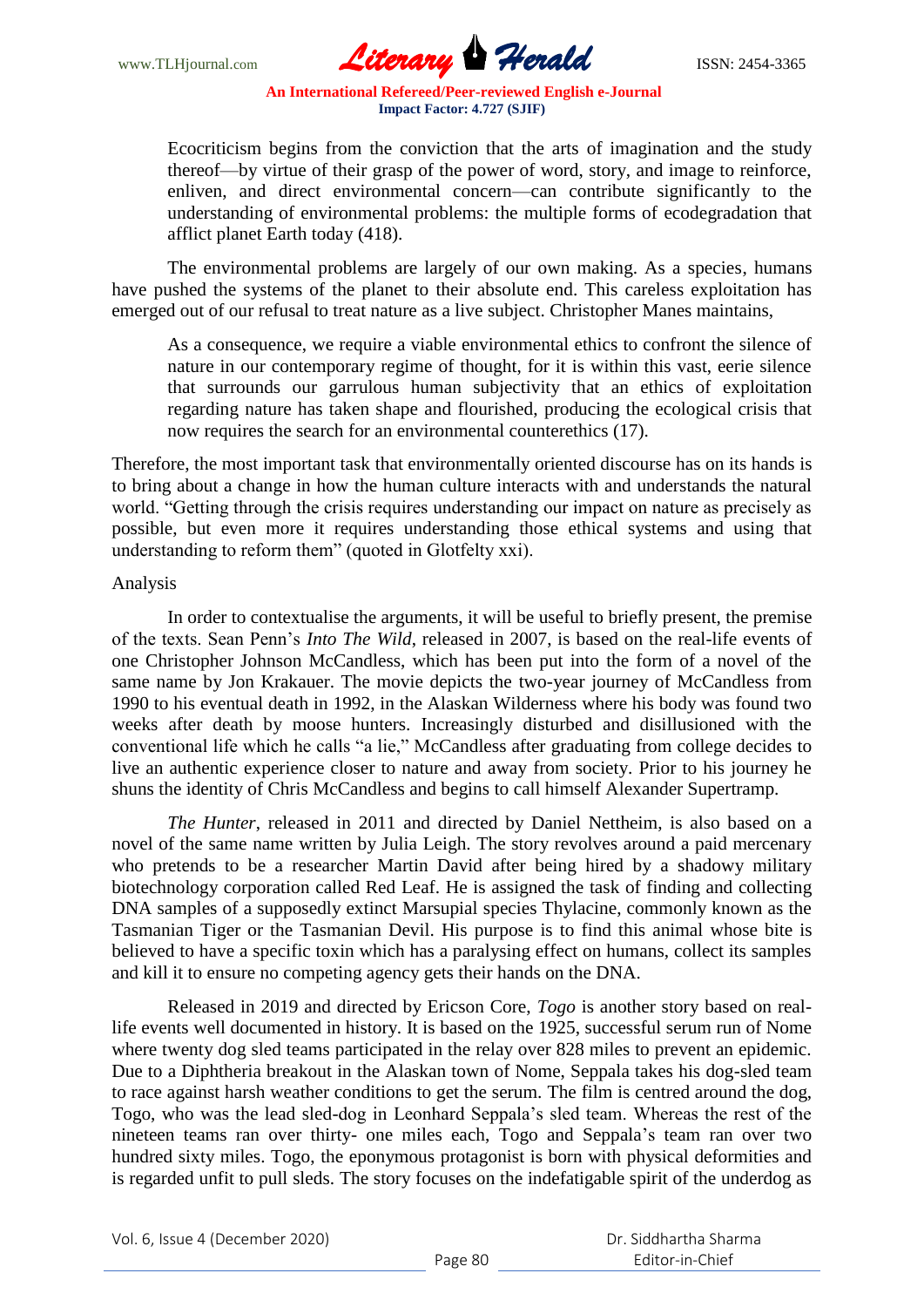

he overcomes the extreme weather conditions and physical landscapes to live up to sixteen years and completing the serum run when he was twelve years old already. These film texts have a common strand of being closely shaped by the natural phenomenal world.

The greatest challenges of ecocriticism has been to validate the idea of 'Place' as a separate critical category. This motive emerges out of the acceptance and understanding of the complex connections that exist between various species within a local ecosystem. This interconnectedness is brought to bear witness in literature. That a particular landscape affects an individual, is not only accepted but also well documented in literature especially in such movements as Romanticism and Nature Writing. Place, simply put, is the physical landscape of a geographical area, with its biotic and abiotic components. The sense of place exists not only at the level of the individual but also at the level of community with elements of ‗personal allegiance, social construction and physiographic matrix‖ (Buell et. al. 420). Although the concept of 'place' is of significant importance to the construction of the identity of an individual whose thoughts, philosophies and world view are influenced by his relation with the lived experience of his landscape, ecocritics attach an even greater signification to it by reconceptualising a particular landscape as a node in the global network. The value of the physical environment for the construction and elevation of the personal consciousness is evidenced in the writings of Wordsworth, Thoreau, Whitman, etc. They approach the landscape as a gateway for a transcendental and spiritual attainment. Accordingly, the first wave ecocriticism placed a great importance on the relation of the landscape and human. However, place has attained importance beyond its relevance for man and has become the microcosm for the global ecological phenomena.

Historically, landscapes have been relegated into the backgrounds of the texts. The physical world around the characters has acted only as a backdrop against which the apparently more complicated and crucial events of the human's internal life play out. However, environmentally oriented criticism brings the ecological landscape out of its literary shadows. The interactions between the abiotic and biotic components of ecosystem take precedence to the psychological workings of humans in an environmentally directed narrative. In the selected texts, landscape plays an important role. Not only do the selected films feature the different landscapes and physical environments ranging from canyons, forests, snow-capped mountains, grasslands, lagoons of water, seas but also depict the seasonal variations therein. Although the physical world is the canvas on which human stories take place, but there exists a heightened sensibility to depict it as alive and complex. Within these texts, nature doesn't exist as a mere referential context of the stories but an involved actor with a role to play in influencing the flow of the story. "Place entails spatial location, entails a spatial container of some sort. But space as against place connotes geometrical or topographical abstraction, whereas place is space to which meaning has been ascribed" (Buell 63). People, it seems, carry their own preconceptions of what to expect in the landscape before they have even set foot in it. Some approach it with a naïve openness and trust, only to realise Nature can also be unforgiving and harsh in case of Alexander Supertramp and Togo, while others like the Hunter and Seppala, are cautious and on guard for anything that might injure them only to get hurt from the cultural permeations in the wilderness.

Penn's *Into The Wild*, starts with a montage of the protagonist moving through the roads, railways, bridges, i.e., away from the human and the cultural towards the wilderness of the wintry Alaskan landscape. The camera zooms out as the protagonist steps alone into the wilderness. The road leads to a patch of field beyond which is a line of trees and the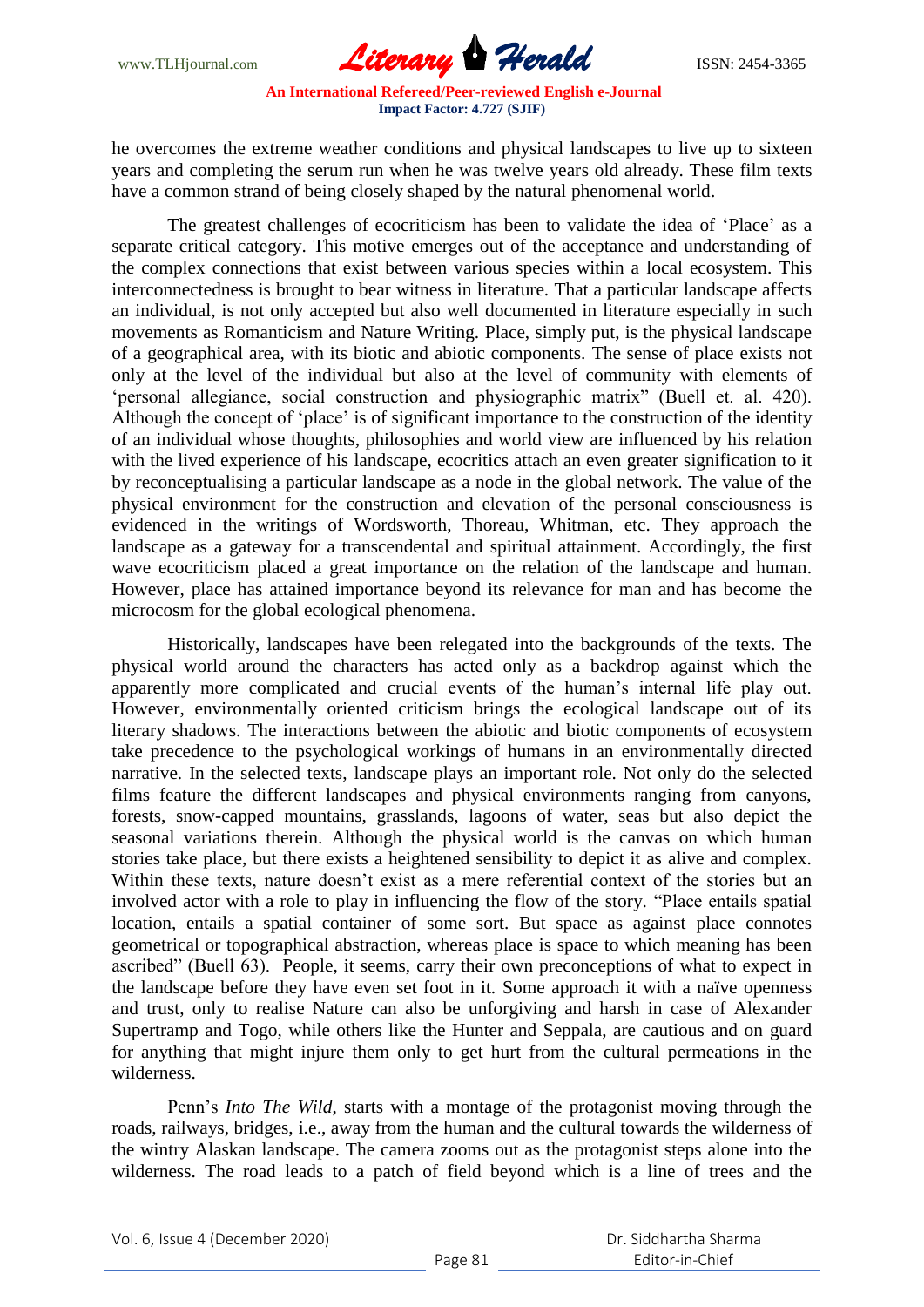

mountains towards the end of the frame. All the vast landscape is covered in snow. A single man walking into this overwhelming expanse with bare minimum possessions he carries on his back symbolises the stripping away of the unnecessary cultural mementos. A sense of foreboding is presented when the man dropping Alexander Supertramp into the wilderness asks him to call in case "he makes it out alive". This dialogue reflects the human attitude towards the natural wilderness. Within the text, the natural world is not seen as benign. There is an acceptance of the subliminal character of the landscape. Immediately afterwards successive frames show the moving clouds, the Sun and winds with snowflakes to portray the constant movement of the abiotic components of the physical environment. These frames set up the processes that direct such phenomena. The Sun is responsible for all life, the clouds carry rain and the snow on the mountains is responsible for the water flowing through the river. These are universal phenomena which are presented from the local point of reference, but the governing principles remain the same everywhere on the planet. Further along, the film through a series of flashbacks gives the history of the two-year travel that has prepared Alexander Supertramp for this Alaskan adventure. These reveal his stay in various other landscapes such as the forest cover in the Pacific Crest Trail. Within the forest, images of the protagonist climbing and walking over fallen trees are shown interspersed with images of other animals going about their lives. These shots reinforce the idea that humanity, represented by the protagonist going about their lives, is not any special than a worm wrangling up a branch or a deer drinking from a river. The order of the succession of these images is important for the director chooses to depict Alexander Supertramp's actions parallel to the actions of other species. Not only does he accomplish showcasing the variety of life in that particular landscape but also critiques the preoccupation of humankind with their apparent purposeful actions. Interestingly, Alexander Supertramp approaches nature and the landscape with openness. He believes Nature will take care of him and in turn expects to learn from it, be remoulded and reunited with what he believes to be his true nature.

Similarly, Daniel Nettheim in *The Hunter* also chooses the trope of stepping into nature, but the intent is completely different. The eponymous hunter, steps into the forests with an intent to kill and collect DNA samples. The setting of this movie is the temperate Tasmanian wilderness. The forest cover, as the Martin David drives towards his lodging, is visibly dense. These frames provide an interesting impression of the forests being stagnant and devoid of life. However, a variety of trees and shrubbery are evident. Once he steps into the wilderness properly to set traps for the mysterious animal he hunts, the frames are resplendent with geographical variety and physical variations within the wilderness. Tall trees, a flowing river, tall rocky mountains covered by shrubs, clouds forming in the distance, the camera captures all this as it rotates to give the viewers a panoramic view of the wilderness. Again, Martin appears to be the only human in the wilderness. As he stops to fill his bottle with water at the river, upstream the camera pans towards a marsupial also quenching its thirst. Martin's first interaction with an animal in the wild again critiques the self-absorbed human attitude by establishing the sameness of their physical needs. In presence of nature all living beings have the same needs and same means to fulfil them. The hunter's attitude towards nature, however, is wary as he approaches the wilderness with the caution of the mercenary. Though with frequent visits into the wilderness, he starts to become increasingly comfortable with his wild surroundings and uncomfortable with society.

Contrary to this in Ericson Core's *Togo*, the landscape in the beginning of the movie is akin to the Arctic tundra, with vast expanses of nothing but snow-capped mountains. The landscape depicted in the initial frames might lead one to believe that mountains are a meaningless space, with no values or connections related to it. Despite this rigorous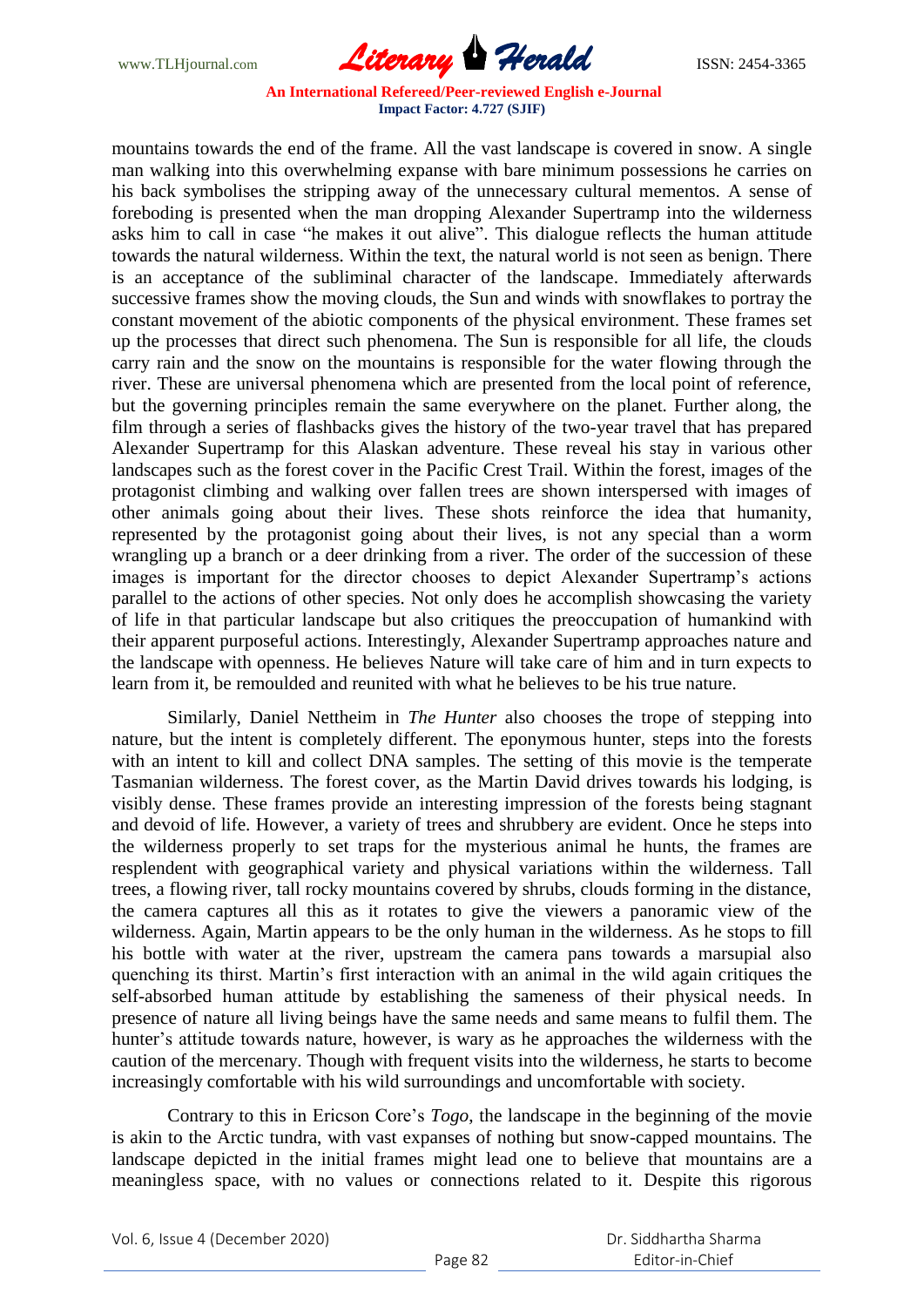

landscape having little value from the inter-human perspective, it is not a blank space. What gives the space a meaning and attaches to it a signification is the inter-play of different species. When the protagonist Togo is running away from the storm towards home, he finds a herd of Moose grazing on the mountain. Thus, this play of species in the most unlikely of places from the human perspective, lends a magnitude to the vast landscapes which evades the human mind. The film plays around with the idea of space and place. The town of Nome was founded on men trying their luck to find gold. It was found by greed and chance. Therefore, for the people, the connection and allegiance to the place is co-incidental. Their creed in living in the town is adaptability. However, the frozen tundra is the natural habitat of the non-human life forms that feature in the film. Their evolutionary progress has moulded them so that not only can they survive in such conditions but rather thrive. What appear from the human perspective to be blank spaces have infact various lifeforms interacting and living. This prompts the question whether place is a construct of humans or can the category of place accommodate more than just humans? And in such scenario then, who has a bigger stake in the landscape?

The narratives in all three texts employ the journey trope where the protagonists travel through various landscapes to reach and settle in a certain place. Peter Barry differentiates the "outdoor environment," into four categories viz., domestic picturesque which includes cultivated landscapes such as the parks and gardens; the countryside which includes mountains, hills and fields; the scenic sublime which consists the forests and lakes; and the wilderness like the deserts, oceans and uninhabited (by human) landscapes. In Penn's *Into The Wild*, Alexander Supertramp begins his journey from the city, using his car to reach the countryside wheat fields where he works awhile in order to earn some money. His travels across America take him to such scenes of sublimity as camping on the banks of Lake Mead and living in the forests of Northern California with a single aim to reach the Alaskan Wilderness. However, in *The Hunter*, David travels from the city crossing the countryside to reach the tamed domestic landscape in the middle of the Tasmanian Wilderness in the form of his lodging at Lucy Armstrong's cabin. His hunt takes him into the wilderness but by the end of the narrative he finds himself back in the concrete city to be the unlikely care giver of the single surviving member of the Armstrong family. Similarly, the narrative in *Togo*, begins with his birth in the domestic landscape of Seppala's backyard. As he grows and is accepted by Seppala into his sled team, his practice takes him through the grassy hills and woods whereas The All Alaska Sweepstakes race takes him through frozen locales around the telegraphic lines. His eventual encounter with the wilderness takes place during the serum run in the form of frozen snow-capped mountain ranges. In all the texts there exists a movement, albeit temporary, away from culture towards a natural place untouched by the human.

Connected to the landscape, these texts also depict scenes of seasonal variations. This is important since the films employ a linear narrative and a cyclic temporality. In her essay "The Carrier Bag Theory of Fiction," Ursula Le Guin observes that 'the (male) activity of hunting has produced a tradition of "death" stories having a linear plot, a larger-than-life hero, and inevitable conflict" (quoted in Glotfelty xxix). While this holds true in case of the living characters in the movies, the abiotic elements of the environment are treated within a (feminine) tradition conveying a cyclical model of Time and an ethic of community. The narratives end with the tragic deaths of the human characters. There is a solitary death in store for Alexander Supertramp who has made peace with his previous identity of Christopher McCandless. Similarly, as David makes his way back from his penultimate trip into the wilderness after having killed the Red Leaf operative sent to kill him, he finds the Armstrong's cabin burnt down and learns about the deaths of Lucy and her daughter Katie.

Vol. 6, Issue 4 (December 2020)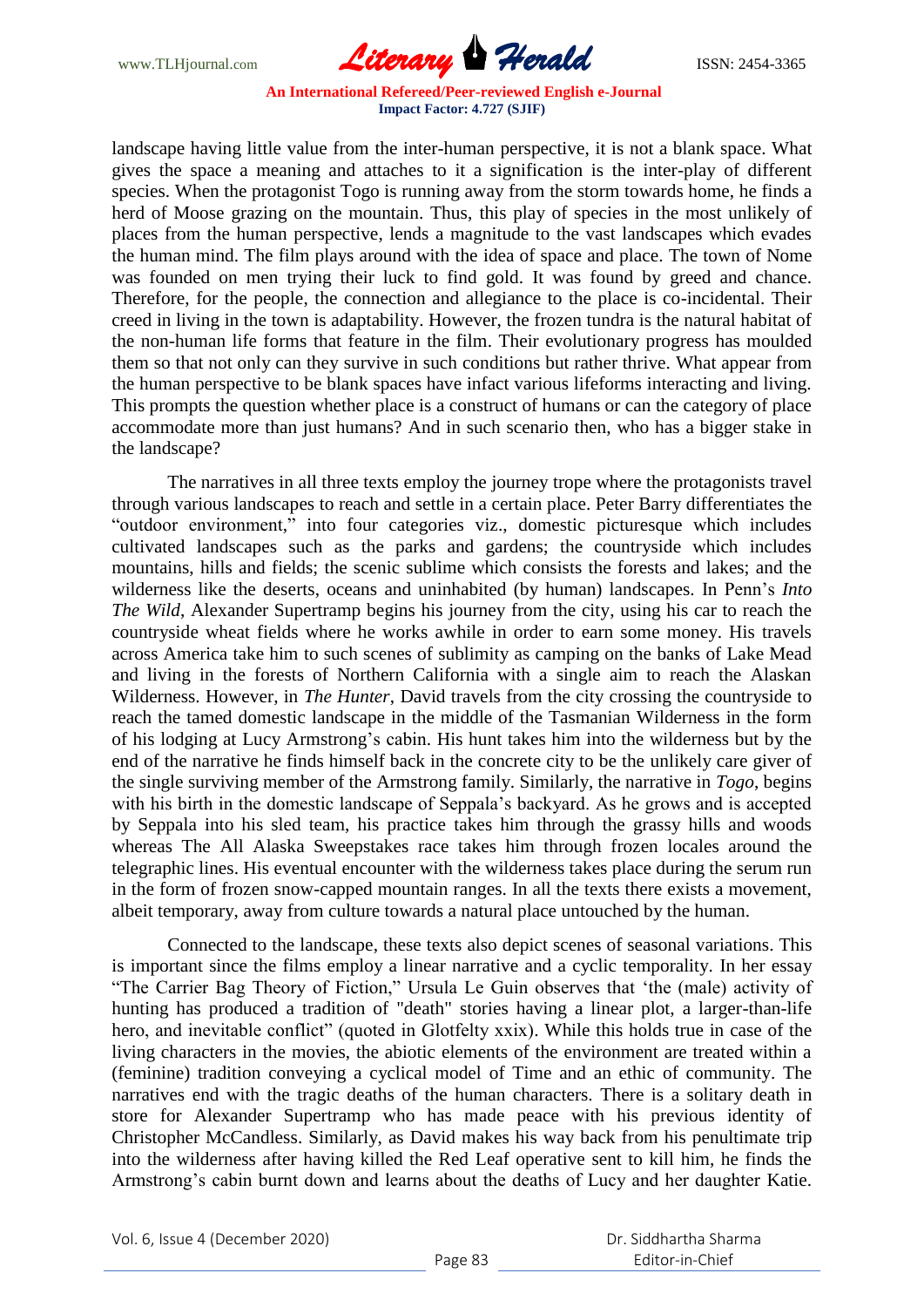

However, the linear narrative in *Togo*, doesn't follow this pattern. Though it also ends with the death of the protagonist, it is not violent. Togo dies of old age after having sired his offspring ensuring the continuity of his breed which came to be known as the Seppala Siberians. Along the same vein, Joseph Meeker in "The Comic Mode" argues that the comedy and not tragedy is a better suited framework for environmentally oriented literature. ―The tragic view of man, for all its flattering optimism, has led to cultural and biological disasters, and it is time to look for alternatives which might encourage the better survival of our own and other species" (158). The comic mode, he argues, is concerned only with the man's capacity to survive and a continuity of life. The seasonal changes that take place within the narratives follow this cyclic climatic pattern. *Into The Wild* and *Togo* depict the protagonists' evolution corresponding to the seasonal variations. Alexander Supertramp begins his journey in Summer, travels through to Mexico in the Spring, works on a harvest field in Autumn and eventually reaches the Alaskan wilderness in the beginning of the Winter. However, with the early onset of Spring after having survived the Winter he decides to leave the wilderness and becomes "trapped in the wild" by the overflowing river which has blocked his path. Similarly, the action in *Togo* spans across seasons. He is born in Summer. In the Spring, he survives his physical deformities and grows up; in Autumn he is given up for adoption, from where he eventually returns and is accepted by Seppala into his team. His maturity takes place during the serum run in harsh wintry conditions. The story of *The Hunter* doesn't span over much time. Consequently, there are no seasonal variations depicted per se. Nonetheless, due to a thick forest cover, the weather is quite unpredictable. In one frame it rains, and the very next frame is sunny and bright. Productive and stable ecosystems ―minimize destructive aggression, encourage maximum diversity, and seek to establish equilibrium among their participants" (Meeker 160).

Environmental thought, within the films is also structured and built on the rhetoric of hubris and humility of man. In addition to being individual traits these extend to the level of institutions, corporations and socioeconomic structures. Often the narratives of progress are linked with hubris, and of decline with humility. Christine Gerhardt argues that environmental humility doesn't stem from a position of self-effacement. Environmental humility, for her

Does not mean replacing anthropocentrism with ecocentrism, but instead involves both skepticism about the human ability to achieve a balance between human and nonhuman interests and the responsibility to nevertheless continue striving to do so, in the recognition that "humble and human share the same root: the earth [humus] (quoted in Niemann 248).

This hubris is reflected in Penn's *Into The Wild*, when McCandless' parents react strongly to his refusal to buy a new car. Upon their dismissive opposition to his vehement insistence that he already owns a functional car, he reaches his threshold. He says, "I don't want anything. It's just things, things, things." His intent against this cultural hubris of seeming progress is to break free from the rules and regulations of the organised and measured existence within society. He wishes to feel freedom and live with a certain wildness. He finds exhilaration in being footloose and free from cultural entanglements. He learns to live in nature with the humility that is exhibited by other species. Michelle Niemann states "Humility comes to mean not only a humble attitude toward the unpredictable changes we face, but also the willingness to slow down and act, improvisationally, on the scales available to us" (255). This acceptance and action based thereof are an integral shift in the narrative in *Togo*. After his initial refusal to accept Togo as a dog worthy of driving the sled, Seppala twice gives him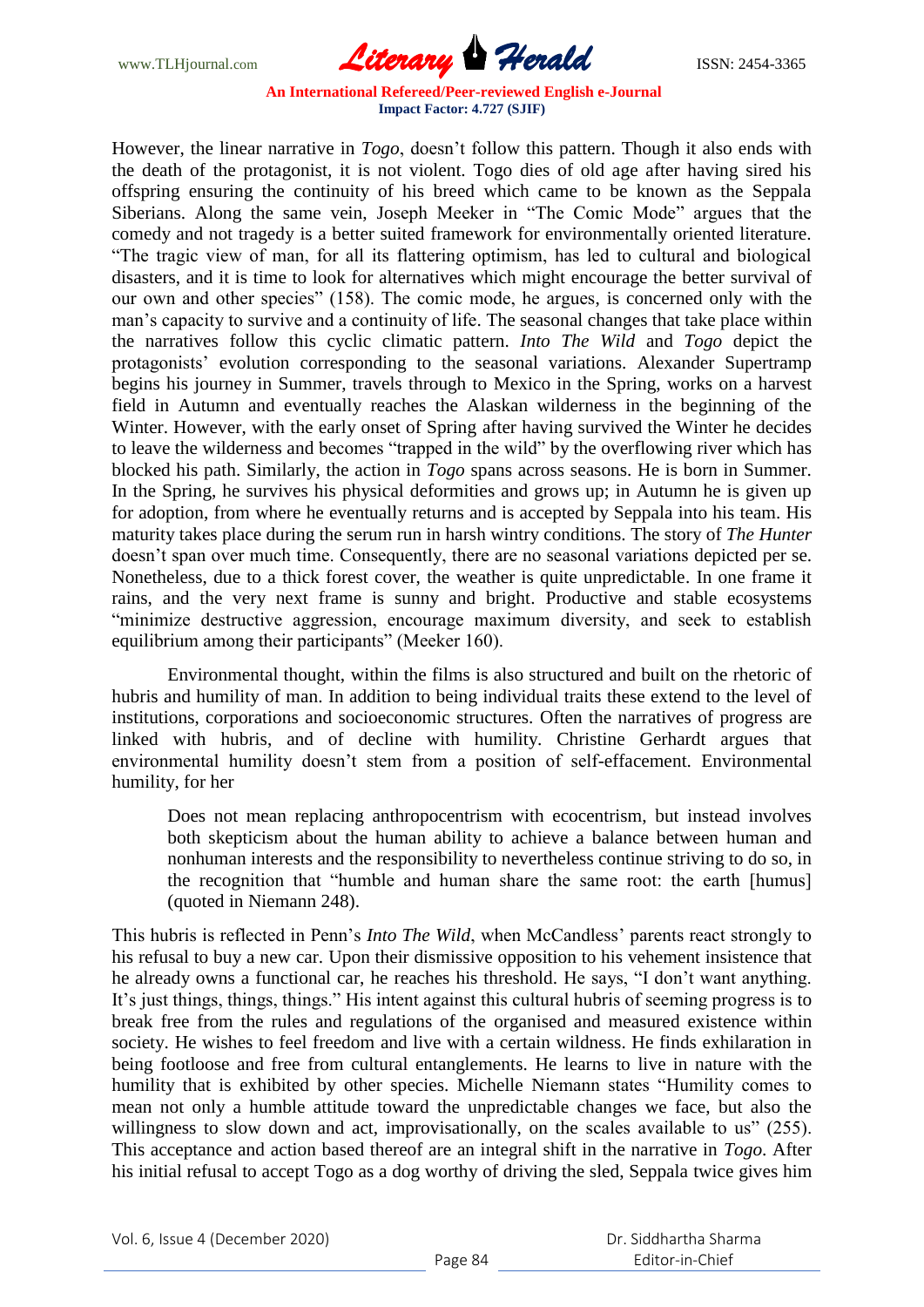

up for adoption. His attitude towards Togo is utilitarian. He explains to his wife that the dogs they train are "Not our friends, not our pets, not our children. They are animals." However, when Togo proves his utility by outrunning an entire team of trained sled-dogs, Seppala is forced to reconsider his opinion. He becomes more and more respectful to the animal being. However, *The Hunter*, presents a much more problematic scenario. Towards the climax, when Martin learns that Red Leaf had double crossed him, he visits the wilderness one last time to face the Tasmanian Tiger. When he comes face to face with the animal, he has an important decision to make, i.e., whether to kill it or collect its samples? The hubris is clearly espoused by a corporation like Read Leaf which plans to own the DNA of perhaps the last living member of a species for monetary reasons. They leave no stone unturned to ensure that they have a monopoly over this rare genome. But even more thought provoking are the actions of the hunter himself. In the climactic encounter with the tiger, he kills the animal being. He thinks it to be a necessary evil to burn the body to destroy all genetic material so that no one possesses it. But the intent behind stepping into the wilderness or chasing the animal, was never the preservation of the species. The purpose for the hunt was to capture in order to possess and kill. Quoting Dougald Hine, Niemann writes, "Hine advocates a "historical humility" which acknowledges "the unknowability of the future, its capacity to humble us and take us by surprise, our inability to control it" (255). It can be argued that the hunter could look for an alternative way out which would ensure the survival of the last living member of the species. Perhaps the DNA samples could lead to the cloning of the animal. Though it would not have led to repopulation of the species, but it could have resulted in its further perpetuation.

Another environmental concern that has been reflected particularly in *The Hunter* is the deforestation and clearing of forest land for the purposes of timber. Martin who is an outsider in town is viewed suspiciously by the two groups at odds with each other – the environmentalists called "the greenies" and the local loggers who are desperate for jobs. In one of the frames early in the movie, a sticker on the tissue disposal unit reads "Save Our Native Forests" which has been written over to read "Save Our Jobs." This image speaks volumes about the complexity of preservation and conservation efforts. The loggers cannot find jobs without the forest, their survival depends upon it. Without a job, they cannot fend for themselves or their families. Whereas by the continuous unchecked logging of the trees, habitat depletion will take place locally which will have a domino effect on the global level. The cutting of trees will lead to lesser oxygen production and carbon dioxide absorption contributing to the rise of global temperatures leading to global warming. This will further cause the polar ice caps to melt and water levels to rise all over the planet culminating with a major environmental disaster. This of course will take place over decades, but it is a certain trajectory. This is the crossroads at which humanity finds itself at. The Tasmanian ecosystem, therefore, is a local representation of the global trend exemplified by developing countries such as Brazil where Amazonian rainforests are cleared to make way for industries to boost the country's economy. Another implication of the deforestation is the loss of habitat. Forests hold the most ecological diversity. Many a plant and animal species exist in particular ecosystems within particular geographic conditions. Ronald Sandler argues that species are phenomena.

Human activities destroyed them or are in the process of doing so. If scientists create genetically similar organisms, engineer spaces where individuals of the species might persist, or store their genetic information in perpetuity, the phenomena are still lost. They are functionally and valuatively extinct (77).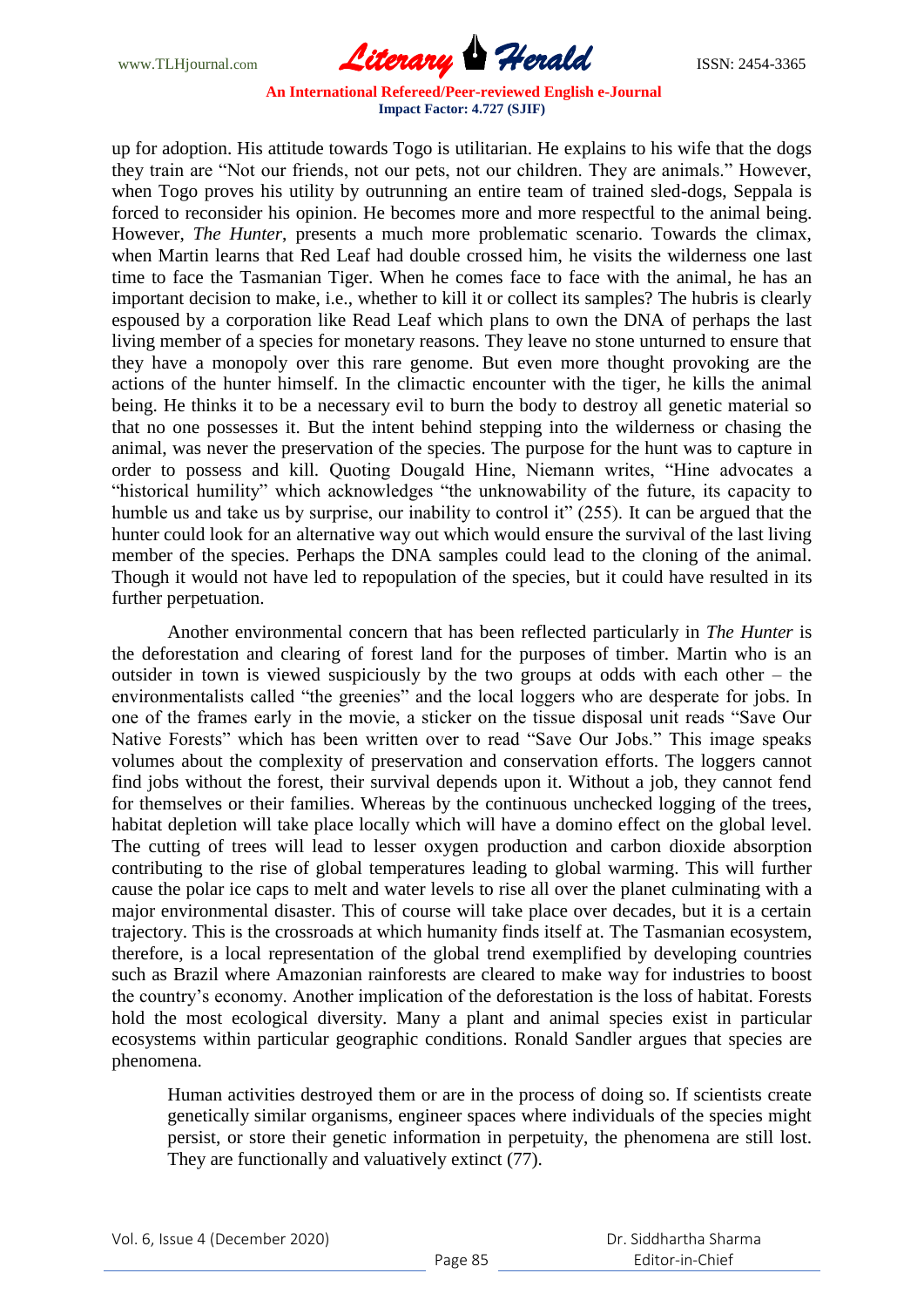

Nevertheless, the texts carry within themselves elements which can be read as counter narratives for the dispersal of the humanity's hubris with regards to the environment. Penn's *Into The Wild*, is preoccupied with the effects of nature and environment on the human self. It doesn't take on such issues as environmental depletion. It concerns itself more with the relation of nature and human. In *The Hunter* Nettheim, not only premises his story on the contemporary ecological concerns but goes so far as to honestly depict the complicated webs of ecological discourse. He seems to suggest that the fight for environment requires not only the support of the local populace but also legislation. The ecowarrior group called "The Greenies" not only watch the entry into the forest area and prevent any unwanted presence, they are also able to secure a moratorium against the logging practices in the area. Lucy Armstrong informs Martin on his return from the wilderness that "No tree will be touched for the next six months, until a complete ecological survey." This leads to a confrontation between the loggers and the greenies, which reflects the precarious situation between the people regarding the same resources. Another approach to tackle similar issues is suggested by Core in *Togo*. When Seppala questions his wife – Constance's insistence on caring for a new born Togo by asking "What does he bring to the breed if he survives?" it is a question based on pragmatism and rationality. He views life around him from the lens of utility and profitability. The wife responds that he brings "The heart of a survivor" presenting a counter view that there is value in life itself. Her motivation is not utilitarian but stems out of a respect for life itself. Critics that engage in an environmentally oriented discourse of literature, look into the similarities of the women and environment as being marginalised at the hands of Man – the Master. This subset of ecocriticism has been called Eco-feminism. The ubiquitous relation that exists between women and nature has been heralded by some critics as the harbinger of the counter patriarchal narrative which is based not on hierarchy but equality; not on domination but mutual respect. Citing Catriona Sandilands in their article Buell, Heise and Thornber view 'women—as bearers of children and guardians of "family sanctity"—as having a heightened awareness of ecological destruction. It is women, they believe, who will "green" society and improve the environment, primarily from the private sphere' (425). Seppala views Togo as being "mentally deficient, undersized, unintelligent and untrainable.‖ Contrarily, Constance has a better understanding of the dog's wild nature. She responds that he is fast, refuses to be put in the kennel and digs his way out. She looks at these characteristics as being qualities which separate him from the rest. She not only understands his wild streak but also celebrates it. Her insight into the dog's untamed spirit is responsible for Seppala to find his most beloved and loyal companion. Her attitude is much more organic and entrenched in the continuous circular processes of the natural world.

Deborah Bird Rose and Thom van Dooren in their essay "Encountering a More-Than-Human World: Ethos and The Arts of Witness" call for cultivating the art of paying attention to the forms of life that constitute the natural world. They propose that "paying attention" is not simply an epistemic project but it teaches to live in tandem with other species. It brings out the uniqueness of different life forms and the unity in diversity. In living with and in nature, requires for human kind to become a witness to other life forms, to observe the similarities and dissimilarities between them and other living beings and to comprehend the design of the natural world in its magnitude. This notion of becoming a witness to other life forms is heavily drawn upon in the texts with implications which resonate on the level of the individual as well as a community. On one level, the films invite and implicate the audiences in becoming witnesses to the complex webs of relations that exist within the narrative and the frames. The moving imagery on screen establishes an immediacy with the viewer, who is given a genuine responsibility to bear witness to the environmental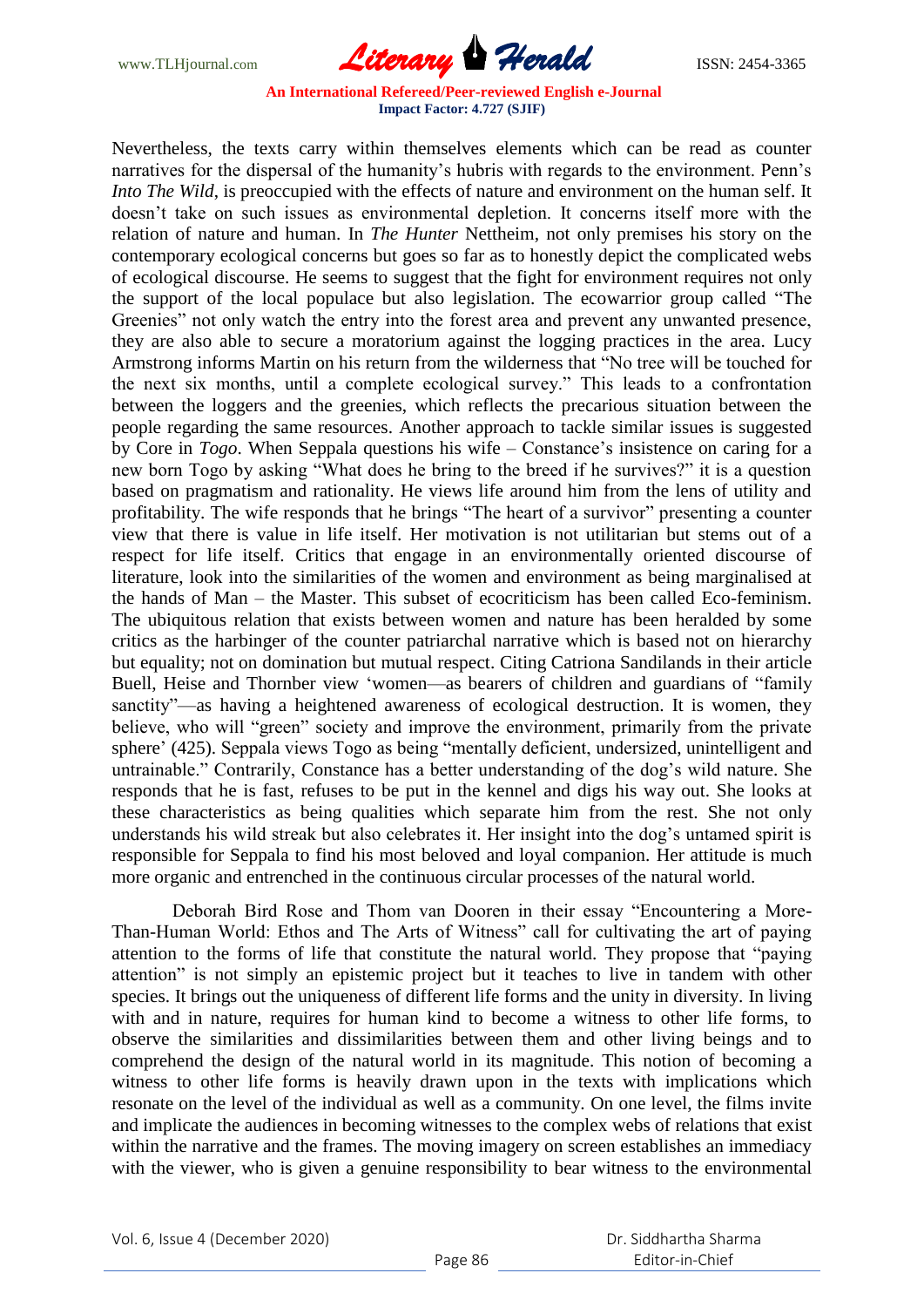

connections. On the other level, there is an awareness - a meta-cognition developed within the texts, especially through the shifts in attitudes of the protagonists. It is often taken for granted that the protagonist moving into the wilderness is alone, without company. However, this is the anthropocentric fallacy. The place is not an empty space devoid of life and living beings. Within the wilderness, away from society, the protagonists become members of another kind of society. They are in the company of trees, birds, animals and other forms of life. *Into The Wild*, uses the concept of "bearing witness" in close connection with living in nature. Alexander Supertramp at one point happens to encounter a herd of moose in the wild. He becomes overwhelmed by strong emotions as his curiosity overtakes him. His eyes start to tear, and he runs alongside the herd. The freedom of the herd of moose inspires a sense of freedom in him. Similarly, in *The Hunter*, Martin initially is unconcerned with the humans and animals around him. The change in him is slow. With every visit to the wilderness, his emotional side becomes more accessible to him. The act of witnessing leads to the sprouting of compassion prompting a curiosity towards other beings. He starts to increasingly care about the Armstrong family. Slowly, other beings in the wilderness are enveloped within his concern reflected by his reaction upon his encounter with the being that he had come to kill – The Tasmanian Tiger. Although he kills the animal, his actions cause a deep emotional reaction. The mercenary drops his rifle and falls to his knees and mourns the death. In *Togo*, the act of being a witness is twofold. The care and concern that Constance and later on Seppala show for the dog fosters a sense of loyalty and understanding in him which remains unparalleled. Likewise, their concern makes the dog not only protective but also show a sense of responsibility towards them. This aspect is touched upon in the movie, when Constance entrusts her husband's life to Togo. As they prepare to set out in the storm, she asks Togo to bring both her husband and her dog back to her. The process of bearing witness, therefore, is dialectical.

Living in nature also has other dimensions to it. The act of being in the wild affects the human psyche, greatly. It is not a romantic glorification of the natural world. There are wild and unforgiving sides to nature too. To only depict it as a genteel presence is redundant at best. Although it sustains all life, it is also a great leveller. All the films to some degree subscribe to this notion. A greatly impactful scene in *Into The Wild*, is one where Alexander Supertramp finds a lone moose. Immediately realising the opportunity he has; he shoots the animal out of pure instinct. He plans on preparing a barbeque of the meat and store the rest for future. However, the meat becomes "infested" with maggots rendering it unfit for his consumption. This undue killing of the animal greatly disturbs him. He writes in his journal that this is "one of the biggest tragedies of my life." However, as he sits on a rock, visibly upset, in the background one can see the meat being consumed by a pack of wolves. Nature doesn't believe in waste. Everything has a purpose. This is a subtle critique of how human culture not only wastes its resources but also encourages this behaviour. While Alexander Supertramp works in a fast food joint, the camera focuses on the dustbin where a sticker reads, "It's OK to waste fries." This is in complete contradiction to the principles of life in the natural world. Similarly, in *The Hunter*, in order to set traps for the Thylacine, Martin shoots an animal, takes its heart and throws away its body. In the evening, he hears a noise. As he goes to investigate, he finds that the other creatures are feeding on the corpse. The idea conveyed is that nature doesn't waste resources and makes use of everything. In *Togo*, the capricious nature of the physical world is exemplified in the storm. It is a literal obstacle and villain in the story which is preventing the anti-toxic serum from reaching the town. The environmental conditions are such that children in the town might get killed. However, even more awe-inspiring is the fact that a storm is a phenomenon of the weather. It is not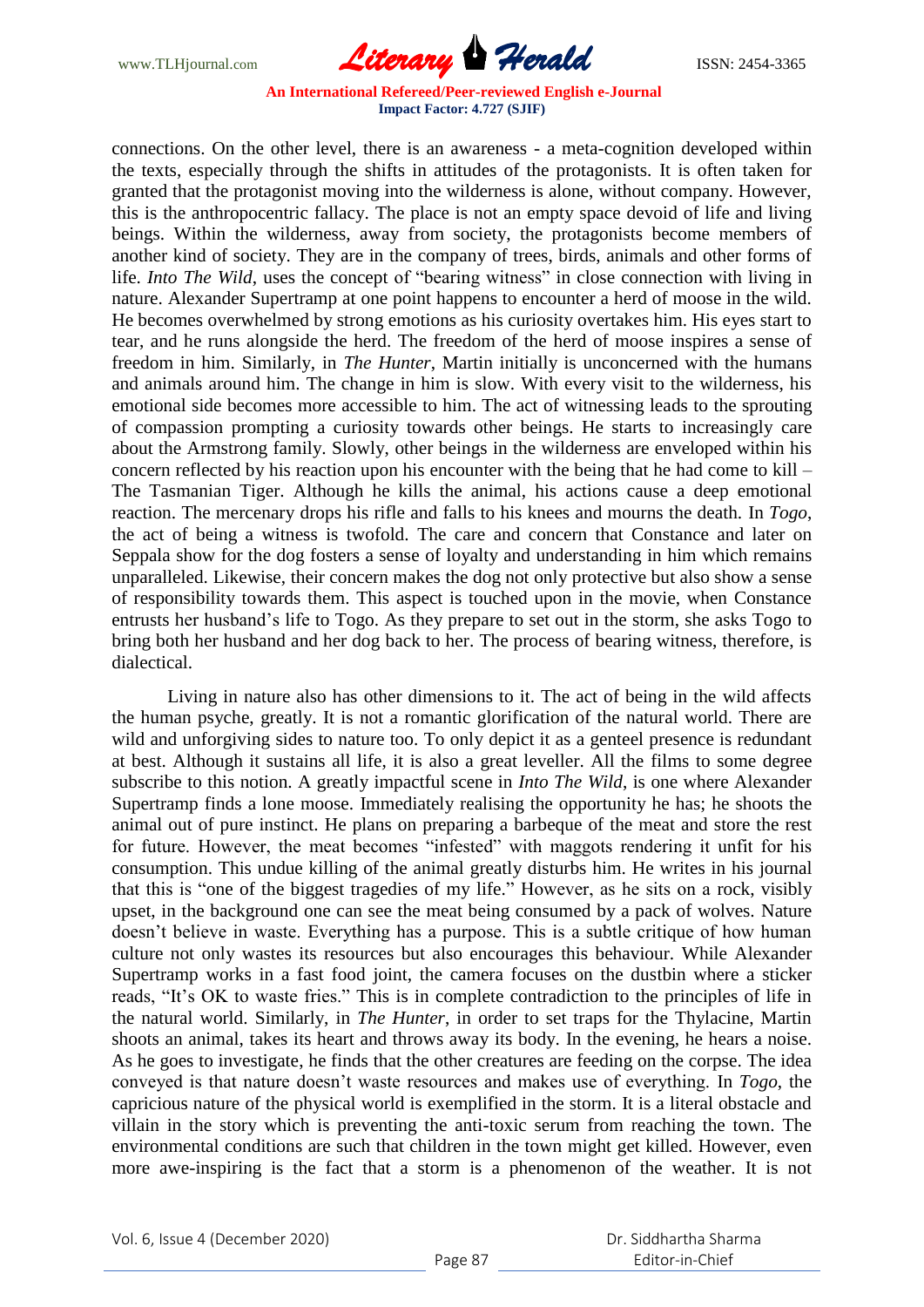

conscious or aware. It doesn't have any realisation about the troubles it is causing. It is the humans who look, comprehend and realise their helplessness in the face of the natural world. Thus, living in nature is not easy. It challenges one physically, mentally and emotionally. It is a great leveller to humanity's hubris.

Identity and awareness of oneself are concepts which are interlinked with nature. Going into nature not only induces a state of heightened consciousness but brings an individual close to their true nature. By coming face to face with nature, one "becomes more deeply aware of his or her own dimensions, limitations of form and understanding, and processes of grappling with the unknown" (Slovic 352). The mysterious character of nature, argues Slovic, contributes to the independence and self-awareness of the observer. An unlikely conversation with an old man, Ron who can be seen as an advocate of human culture reveals Alexander Supertramp's higher state of consciousness. Upon being enquired about education, a job and making something out of his life, a matured Alex responds that he lives in the dirt by choice. His denial of the luxuries, which he views as falsities, is based upon a conscious unweaning from the ideals of the consumer society. To him the true purpose of life is "To measure yourself at least once. To find yourself at least once in the most ancient of conditions, facing blind, deaf stone alone, with nothing to help you but your own hands and your own head." Thus, nature becomes the mirror through which one recognises one's own self. A similar trajectory of self-realisation is evident in the other two texts as well. In *The Hunter*, Martin becomes a true round character who undergoes a shift in attitude towards the Armstrong kids. When he first arrives at their cabin, Katie asks about the song he is listening. He bluntly shuts the door on her face. Later on, not only does he repair the speakers on the tree in the backyard but also dances with the kids. His climatic redemption comes through Jamie, who after his mother's death has been taken by the authorities. He traces down the kid and it is implied, has taken him under his wing. His trips in the wilderness, therefore, seem to test his boundaries of who he presumes himself to be. In *Togo*, there are two animals whose destinies and lives are bound together. When Seppala restrains Togo from following his true nature and attempts to cage him, he becomes wilder and more untamed. He digs up holes in the kennel to free himself. Upon being locked in the barn, he destroys everything looking for an opening. When he is eventually given for adoption. He escapes by jumping out of a glass window to come back to Seppala's farm who is forced to express his annoyance to Constance thus,

Your dog disrupts my team. Your dog who jumps on me no matter how many knees I put to his chest, your dog violates the rules of the pack and upsets the hierarchy that I've worked years to establish. Your cur who rewards your kind nature with anarchy.

However, once accepted into the sled team, Togo soon calms down. His wild nature separates him from the rest. His stubbornness even saves Seppala's life later on. He becomes the saviour of culture and human life in the town of Nome. Similarly, when Seppala gives up his stubbornness and accepts Togo as a part of his team, he realises that he has been denying a born leader his purpose. He had been trying to breed and cultivate a dog of such calibre, but was denying the same, when the dog came to him. The connection between them is strengthened so much that Seppala not only talks to Togo as one would to a friend but trusts him to navigate and get the team through the last phase of the relay when the storm makes it impossible for Seppala to see anything. In this sense, they both help the other "realise who they are and what's what in the world" (Slovic 353).

The films also connect the notion of identity with the literal act of naming. In all three texts, the act of shedding the cultural identity becomes instrumental in the identification and

Vol. 6, Issue 4 (December 2020)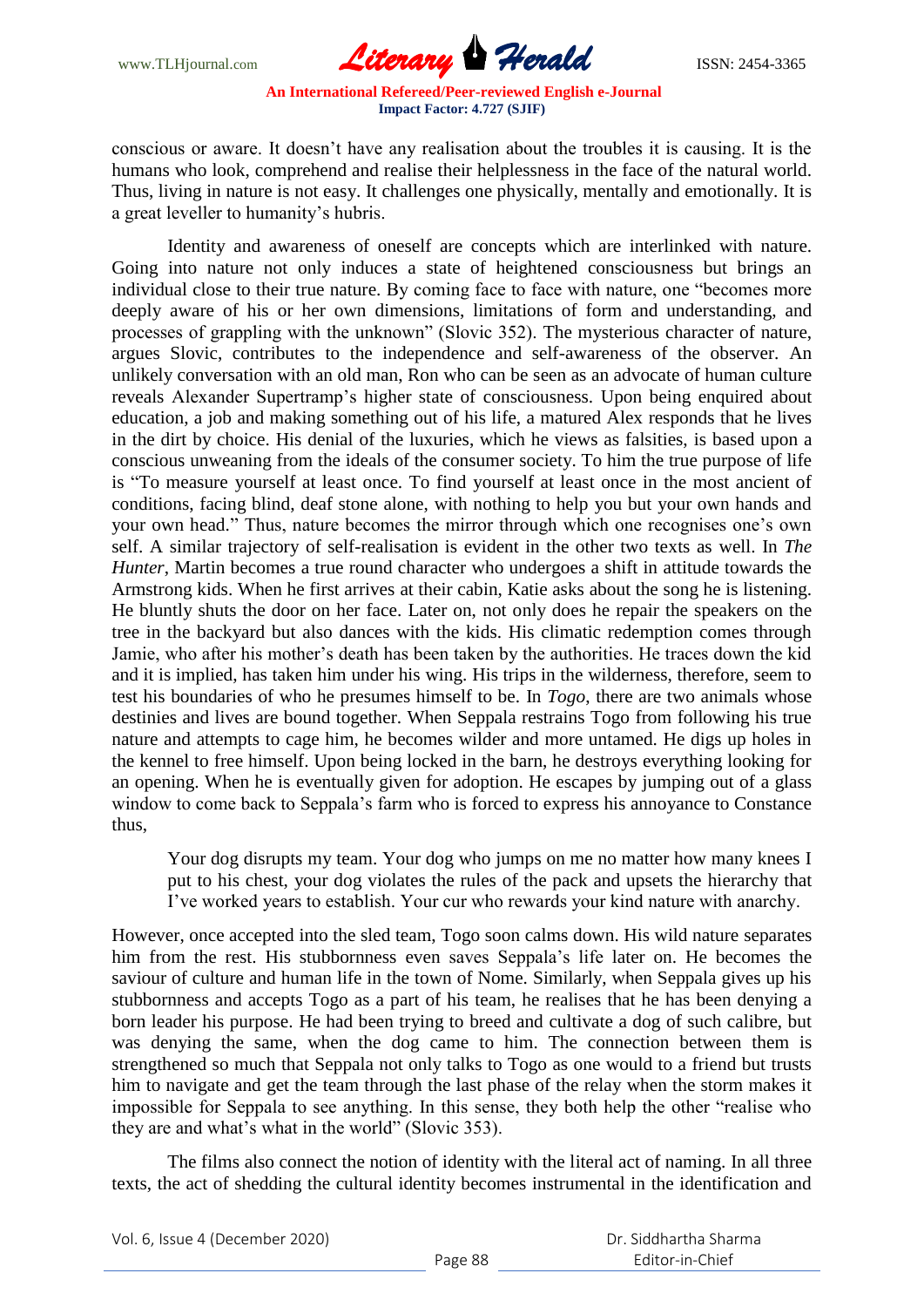

evolution of the one's understanding of oneself. Not only does the naming of a thing, assign to it an identity, but makes it recognisable. Recognition is important when connected with the issue of bearing witness. The naming and renaming of things is of great significance in Penn's *Into The Wild*. As has been mentioned, in order to escape from the falsities of culture, Christopher McCandless assumes the name of Alexander Supertramp, whose only wish is to live in nature. However, after the stint in the Alaskan wilderness, he decides to leave. Upon reaching the river, he finds to his dismay the water flowing too fast and too high, making it impossible for him to cross the river. He returns to his "magic bus" and writes in his diary "Disaster! River crossing impossible! Rained in – Lonely, Scared." After this he becomes increasingly disturbed and unsettled in Nature. The sense of constant peace is replaced by a growing unease to leave the wilderness. He becomes detached with the place. In this situation he reads Boris Pasternak's *Doctor Zhivago* and becomes fascinated by one of the passages which reads, "For a moment she rediscovered the purpose of her life. She was here on earth to grasp the meaning of its wild enchantment and to call each thing by its right name." After reading the line "to call each thing by its right name," he becomes almost delirious. Having picked a copy of Priscilla Russell Kari's book, *Tanaina Plantlore: An Ethnobotany of the Dena'ina Indians of Southcentral Alaska*, he becomes obsessed with identifying and naming every plant that he can find. He, it is revealed has misidentified two plant species – inedible wild sweet pea and edible wild potato. This error turns fatal as the inedible sweet pea is poisonous and induces paralysis, inhibition of digestion and nausea. After the realisation hits him, that he will die in a few days from starvation and paralysis, Alexander makes peace with the life he has lived. The final message he leaves behind reads, "I have had a happy life and thank the Lord. Goodbye and may God bless all!" He signs the message by his original name, after having reassumed the identity of Christopher Johnson McCandless. The shedding away of the original identity in *The Hunter*, is treated in a much lighter vein but the implications are weighty, nonetheless. The Armstrong kids Katie and Jamie, in the absence of their father and given their mother's incapacitated condition are left to their own devices. In this situation, the kids come up with their own names. Jamie becomes Bike and Katie becomes Sass. One can interpret this decision by the kids as being a product of their active imaginative powers, which are not curbed by rules and regulations imposed by human society. The kids are still evolving and growing. They are not set in a particular mould and are flexible and multi-faceted. Nettheim seems to suggest by giving the agency to the children, a hopeful future for the planet. A hope, that lightly on their shoulders, humans can carry the weight of their rationale and seek help from the elements of the fantastical and wonderful as well as the curiosity of their childhood. The act of naming in *Togo*, comes after Seppala accepts the dog into his team. Till then he refuses to name him and calls him "The Devil or whatever your name is". This refusal to name the animal is a measure to prevent himself from attaching any importance, value or respect towards the dog. The naming of the dog gives to him an identity. It is an act of acceptance of the being. It reflects the recognition of another consciousness, which has value of its own, is alive and not inanimate. The naming of Togo is not significant to the dog in itself, but the significance is attached to it by the value it has in the human social systems.

The theoretical framework of ecocriticism is critical towards the traditional genres of fiction writing for historically they have proved more viable to reflect the play of human lives. Buell, Heise and Thornber write, "Moving beyond the genre of fiction writing, environmentally oriented criticism has always favoured other expressive media such as visual, musical and cinematic forms to highlight and construct a vibrant and varied counter narrative (419)." Films, it can be argued, appeal not only to the human imagination but also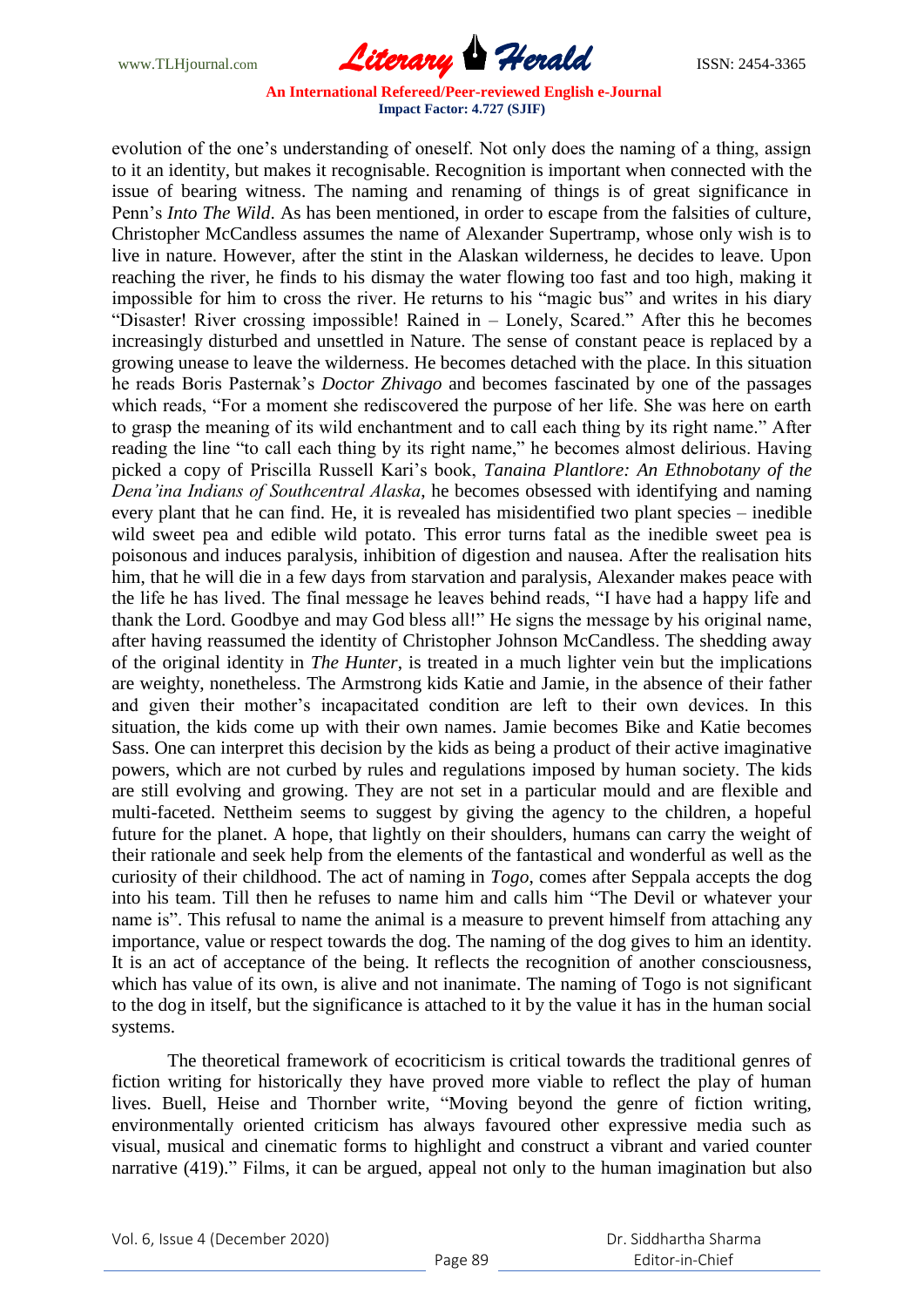

present a more realistic depiction of the environment by virtue of creating an illusion of movement on screen. It can make the representation of nature seem alive. The techniques that it uses to accomplish this are both visual and audible. The decisions to foreground certain aspects and to put others in the background play with the reception of the text by the audiences. There has to be a realisation that the moving image is not the thing in itself. It is only a representation of the referent reality which is present outside the text. Karl Van Wyk quotes Lefebvre's assessment of the techniques through which landscapes are made autonomous.

The first way in which the landscape can become, …, autonomous, relies on the spectator's gaze, whereby, be it for a brief moment, the spectator recognises the landscape as separate from the narrative event. The second way in which a landscape can become autonomous is through the cinematographic medium, whereby landscapes are filmed in a manner which wilfully divorces them from the narrative (21).

The long drawn out shots which feature the panoramic views of the landscape figure in all three texts. The frames in *Into The Wild*, are often captured and set up to show the magnitude of nature and the insignificance of a lone man. It also features frames of airplanes flying over the wilderness leaving behind a smoke trial. This is done with the intent to critique the inescapable cultural permutations. Although *The Hunter*, doesn't make use of dialogues to set the scene or provide any exposition, it does use the audio-visual medium to present the multiplicity of life. Continuous shots of the wild life in the Tasmanian wilderness is accentuated by the use of a background score which consists of chirps of birds, sound of the waves on a lake, slurping voices of animals drinking water, the gushing voice of the flowing river, so on and so forth. With *Togo*, the frames capture the stunning icy vastness and the vegetations of spring with vivid colours. The hues of yellow accentuate the frames depicting summer and spring whereas the tones of blue and grey cast a gloomy shadow to the scenes of the winter. The use of colour in these frames directs the audience to gather impressions from these scenes. Thus, these techniques like setting and treatment of the frames and the use of background score help the director in translating not only the referent reality but also give his own interpretation to the story.

## Conclusion

The eco-critical theory is still growing and maturing with the changing environmental concerns. The theory branches out to accommodate the inter-disciplinary character of scholarship. It questions not only the established *modus operandi* of Theory itself but in its own scholarship is constantly drawing upon, editing and building multiple fields of study. The paper has attempted to analyse the various concepts with which the texts engage. The concepts of place, identity, landscape are all linked strongly with one another. Although an environmentally oriented study requires the foregrounding of ecological and natural elements of the text, one finds the Nature/Culture binary cannot be easily side-lined. To speak of the natural world requires engaging with all its stake holders, which is only possible through the intervention of the humans. Given that the powers of reflection and the awareness of cognition rests with humanity, it becomes imperative for the species to reassess its relation with nature. The enlightenment hubris which dictates the self-assessment of the human species needs to be rethought, revaluated and reimagined to include, highlight and stress upon the responsibility which rests with the human kind. This is only possible through the ethical reconfiguration of the systems, to introduce an attitude of humbling down in the face of ecological challenges that threaten these systems.